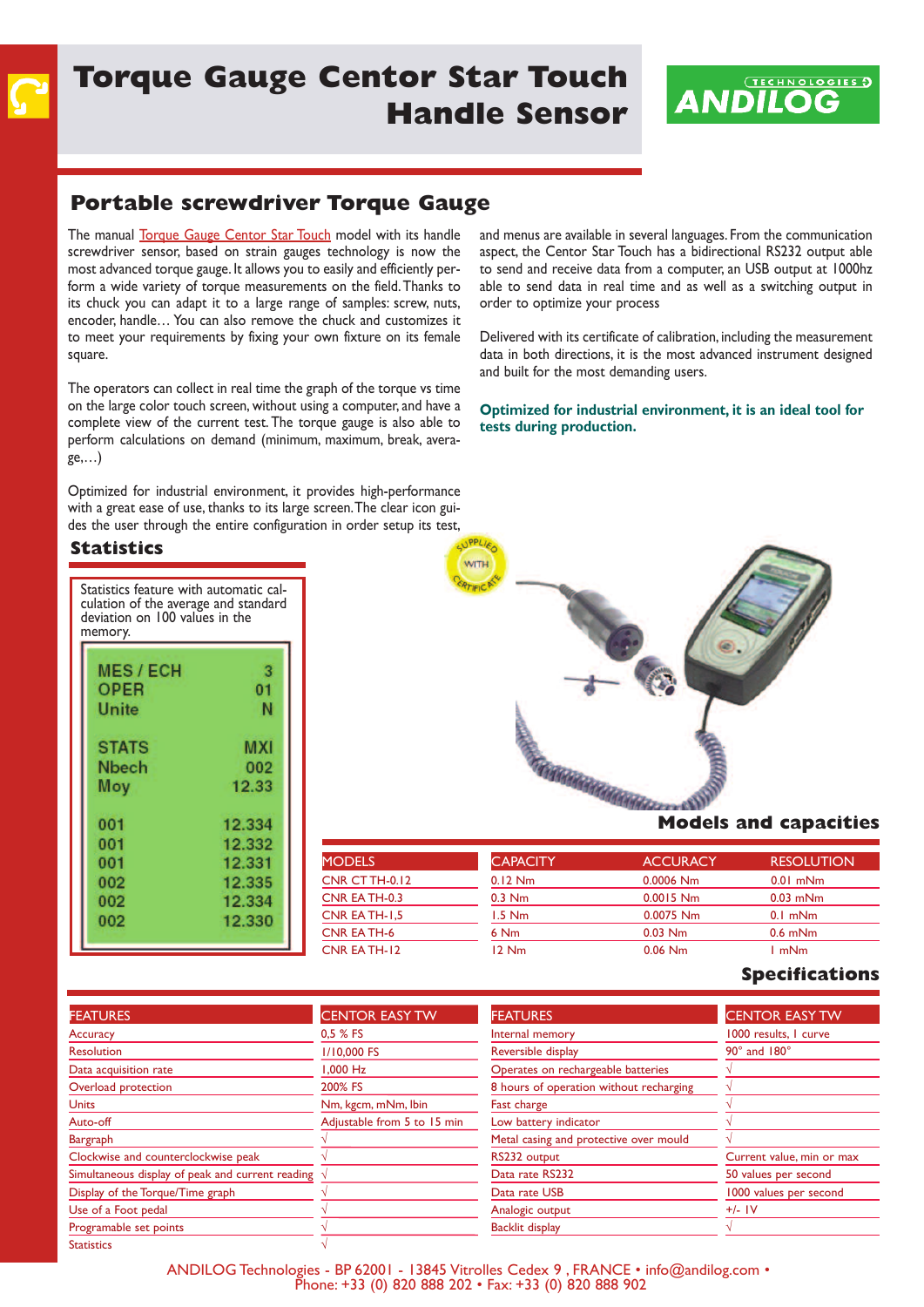

# **Torque Gauge Centor Star Touch Handle Sensor**



### **Options - Software**



Compatible with CALIGRpH software: curve acquisition and reporting software for computer. Connects your Centor to CALIGRAPH to achieve in real time the acquisi-<br>tion of your measurements and allow recording of your values on your computer.

Compatible with RSIC software: saves your data on an Excel sheet directly through RS232.Allow real time communication as well as unloading the calcu-<br>lation values recorded in the Centor.